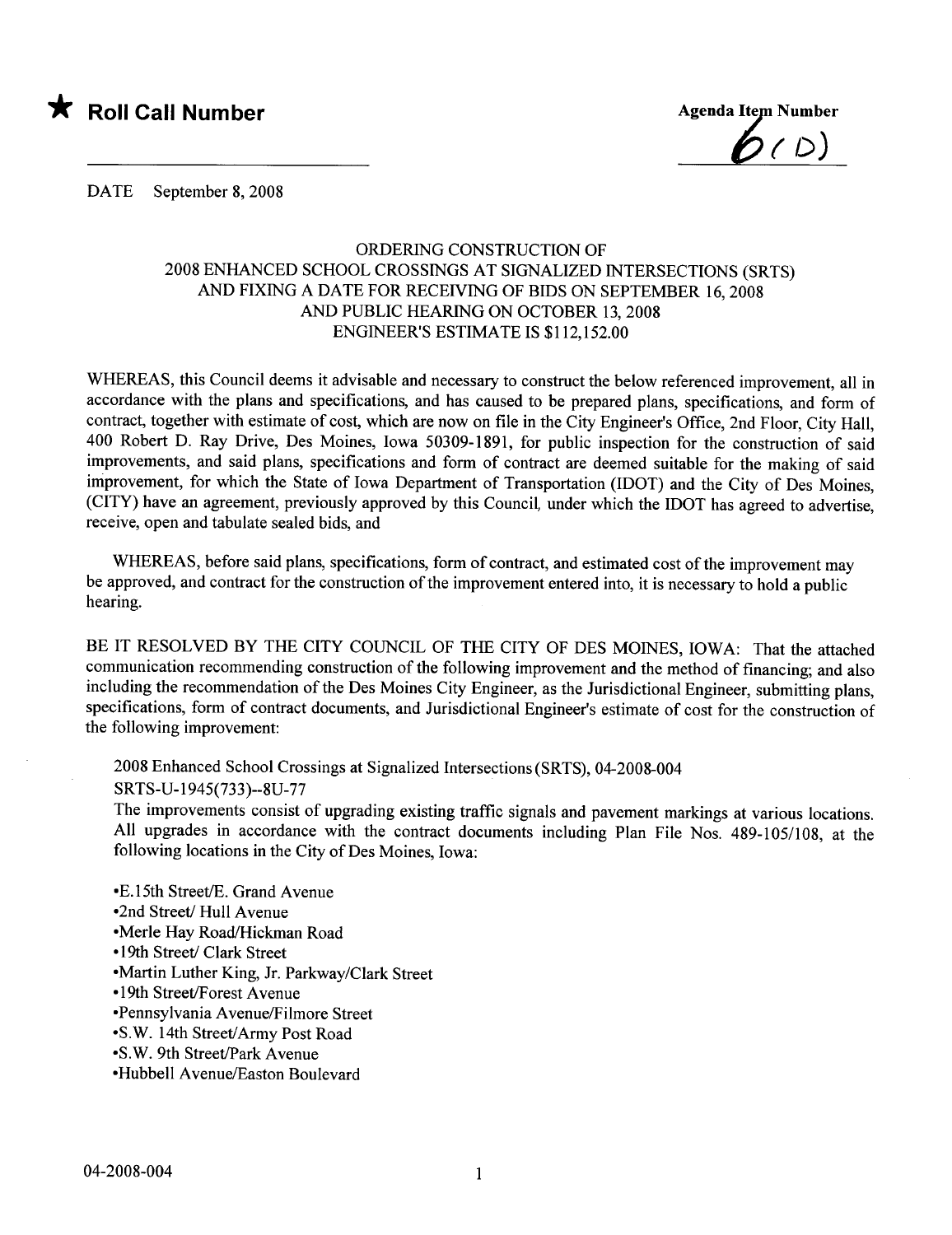



## DATE September 8, 2008

be and the same are hereby approved and accepted. The estimated construction cost for said improvement is \$112,152.00. The proposed plans, specifications, and form of contract documents are available for public inspection in the City Engineer's Office.

BE IT FURTHER RESOLVED: That this Council hereby determines that it is necessary and advisable to construct said improvement in the manner set forth in the plans, specifications, and form of contract documents submitted by the Jurisdictional Engineer; and that payment for the cost of said improvement shall be paid from the funding source identified below.

BE IT FURTHER RESOLVED: That a public hearing on said plans, specifications, form of contract documents, and Jurisdictional Engineer's estimate of construction cost for said improvement be held in the City Council Chambers, 2nd Floor, City Hall, 400 Robert D. Ray Drive, Des Moines, Iowa, at 5:00 p.m. on October 13,2008, at which time this Council will consider any objections offered thereto or to the making of said improvement.

BE IT FURTHER RESOLVED: That proposals will be received by the Iowa Department of Transportation, for the construction of said improvements, and the taking of bids in the manner required by law. Proposals received will be opened and tabulated by the Iowa Department of Transportation on September 16, 2008, after which the bids together with a report and recommendation of the Chief Civil Engineer, will be presented to City Council at its next meeting for action thereon.

BE IT FURTHER RESOLVED: That an appropriate Notice to Bidders and Notice of Public Hearing for said improvement be published in the Des Moines Register as provided and directed by Chapter 26 and/or 314, Code of Iowa.

(City Council Communication Number  $0$   $\frac{\sqrt{553}}{3}$  attached.)

Moved by to adopt.

FORM APPROVED:

Wyuthlu, Yn legh<br>Kathleen Vanderpool<br>Deputy City Attorney

**FUNDS AVAILABLE** 

Allen McKinley Des Moines Finance Director

Funding Source: 2008-2009 CIP, Page Traffic Control-5, City-wide Signals, Channelization, and School

Crossing Protection Program, TFC091, Being:<br>100% of construction costs to a maximum of \$112,798 in Iowa DOT Safe Routes to Schools (SRTS) - Enhanced School Crossings at Signalized Intersections program funds with remaining costs in G. O. Bonds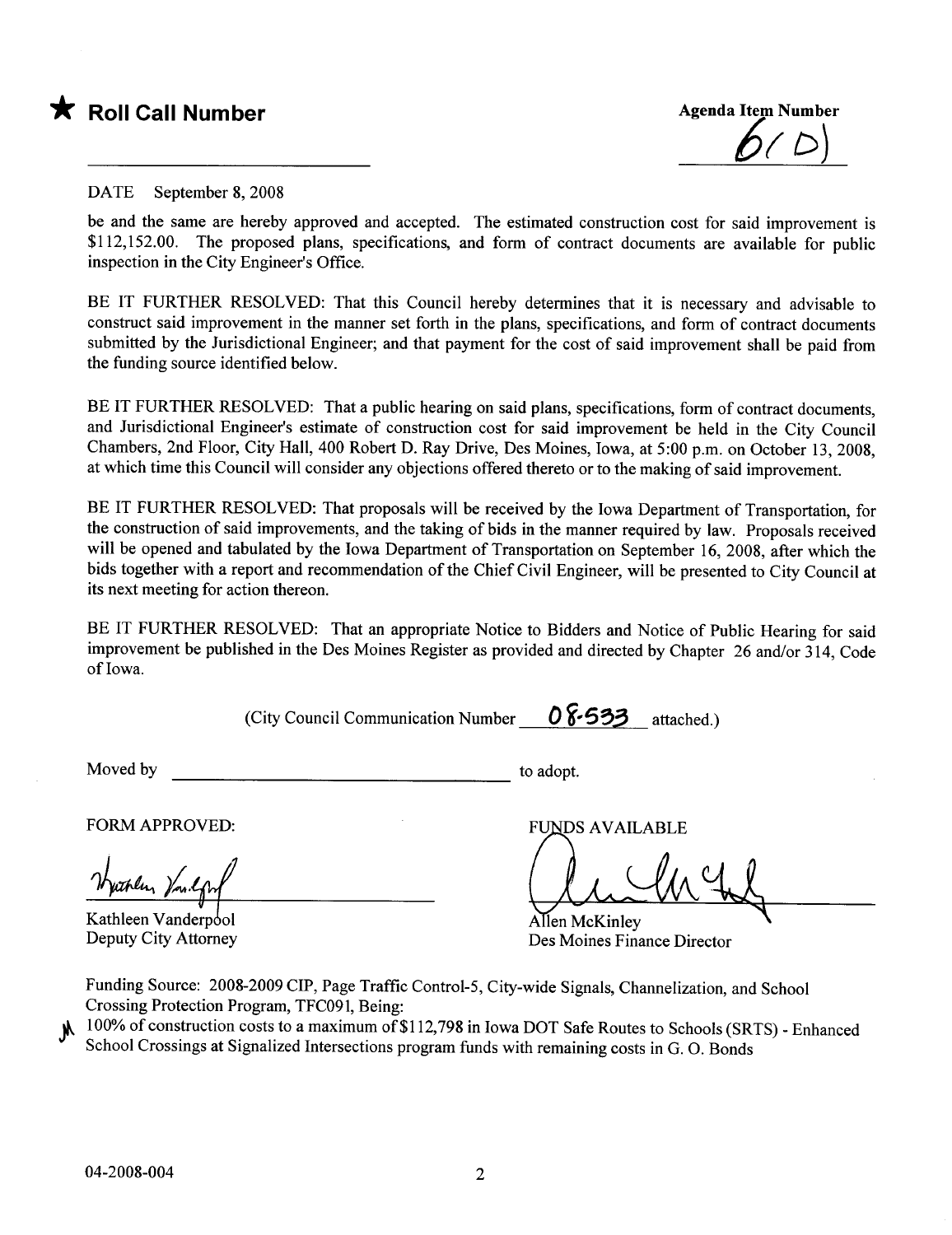## Roll Call Number

\* .00.....00..... .... n. nnnn...... ......000000000000

Date \_\_\_\_\_\_September 8, 2008



| <b>COUNCIL ACTION</b> | <b>YEAS</b> | <b>NAYS</b> | <b>PASS</b> | <b>ABSENT</b>   | <b>CERTIFICATE</b>                                                                                 |
|-----------------------|-------------|-------------|-------------|-----------------|----------------------------------------------------------------------------------------------------|
| <b>COWNIE</b>         |             |             |             |                 |                                                                                                    |
| <b>COLEMAN</b>        |             |             |             |                 | I, DIANE RAUH, City Clerk of said City hereby                                                      |
| <b>HENSLEY</b>        |             |             |             |                 | certify that at a meeting of the City Council of                                                   |
| <b>KIERNAN</b>        |             |             |             |                 | said City of Des Moines, held on the above date,<br>among other proceedings the above was adopted. |
| <b>MAHAFFEY</b>       |             |             |             |                 |                                                                                                    |
| <b>MEYER</b>          |             |             |             |                 | IN WITNESS WHEREOF, I have hereunto set my                                                         |
| <b>VLASSIS</b>        |             |             |             |                 | hand and affixed my seal the day and year first<br>above written.                                  |
| <b>TOTAL</b>          |             |             |             |                 |                                                                                                    |
| <b>MOTION CARRIED</b> |             |             |             | <b>APPROVED</b> |                                                                                                    |
|                       |             |             |             |                 |                                                                                                    |
|                       |             |             |             |                 |                                                                                                    |
|                       |             |             |             | Mayor           | <b>City Clerk</b>                                                                                  |
|                       |             |             |             |                 |                                                                                                    |

 $\sim 10^6$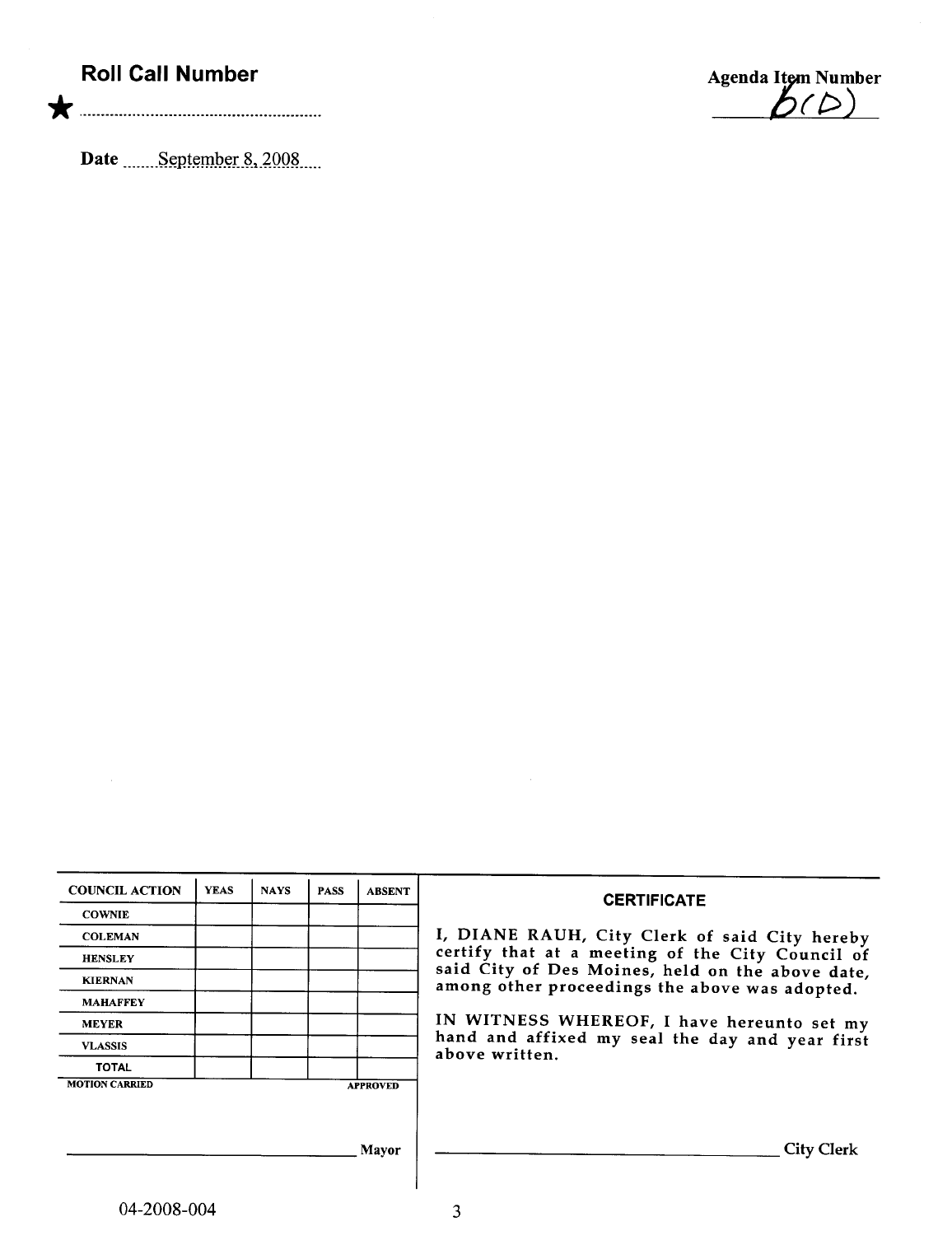